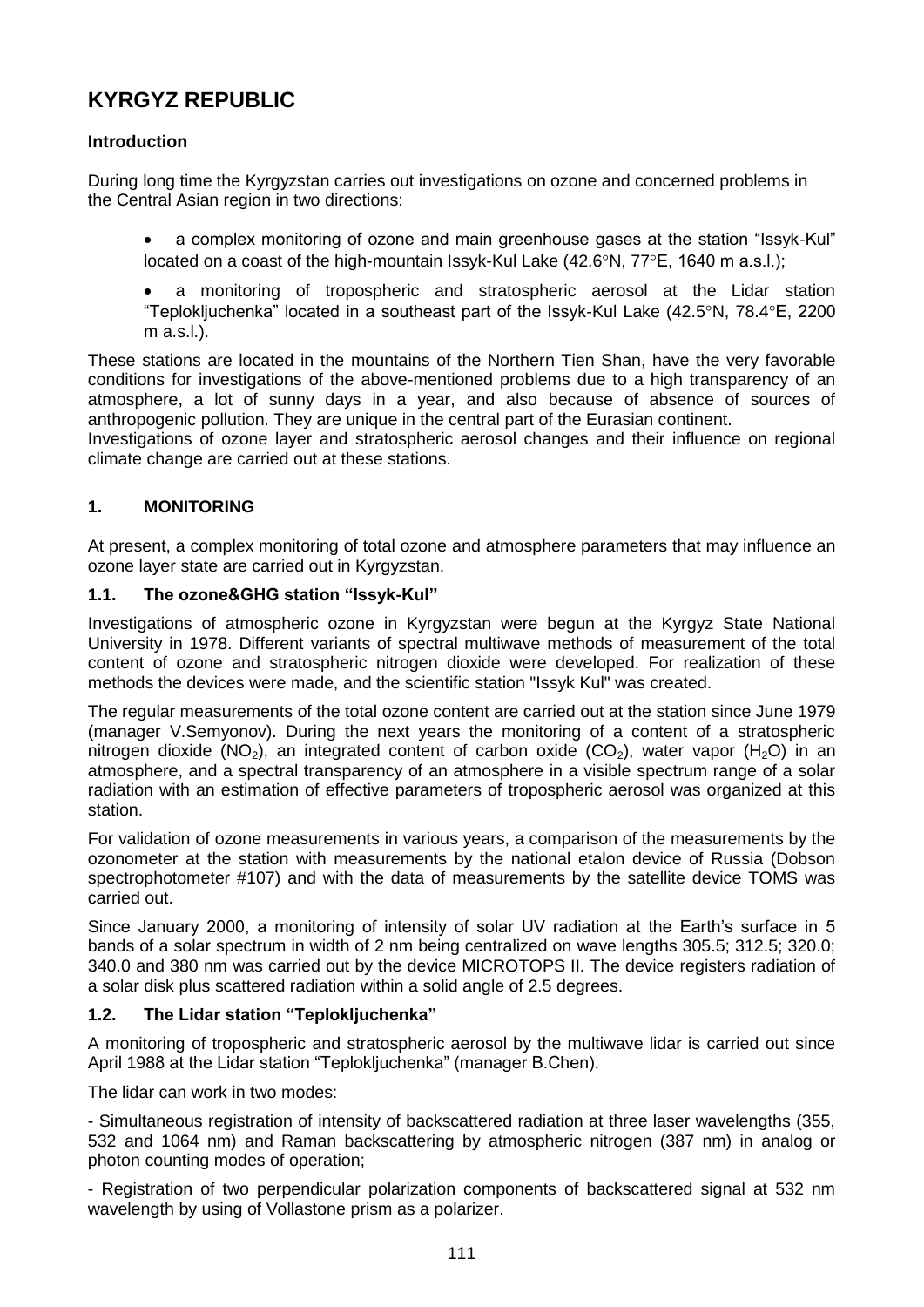# **2. RESEARCH**

### **2.1. The ozone&GHG station "Issyk-Kul"**

Mean monthly total ozone contents (**X**) in an atmosphere over the central part of Eurasia for period of 1979-2001 are presented in Fig.1. A determination error for **X** is less than  $\pm 0.5$ %. The figure also presents the smoothed total ozone content (thick curve) and the linear trend (straight line). During the whole observation period the mean annual ozone content in an atmosphere decreased to about 10.5% (34 DU) with an average rate  $-(0.41\pm0.03)\%$  per year.



Fig.1. Total ozone content (X) in an atmosphere of the Northern Tien Shan.

During the whole measurement period the almost regular quasibiennial oscillations of smoothed **X**  content with the amplitude of 15 DU were observed. The disturbance of these oscillations regularity took place in the periods of 1980-1983 and 1991-1992.

In different time intervals the real trend of interannual ozone change may significantly differ from the linear trend for all period of observations. After a short period (1993-1998) of restoration of ozone layer with the mean rate 0.6% per year, a further ozone layer depletion with the rate –1.5% per year took place during the following period.

The parameters of daily (fast), interdiurnal, seasonal and long-term fluctuations of an ozone layer and stratospheric aerosol above the Northern Tien Shan were determined. It is established that a probable reason of daily (fast) fluctuations are the internal gravitational waves generated by instability of jet flows in troposphere. Interdiurnal changes are connected to displacement of air mass, reorganization of vertical streams in jet flows, and to planetary waves.

It is seen from Fig.1 that during some time periods, along with usual seasonal total ozone variations, considerable "gaps" - negative anomalies of different duration (from several days to several months) - were observed at the station. In their essence these anomalies are regional, local "microholes" in ozone layer similar and equal in size to the anomalies observed over Europe in 1980s.

The parameters of abnormal deviations of ozone and  $NO<sub>2</sub>$  were determined (see Fig.2). These anomalies appear in a phase or in an anti-phase depending on the shape and displacement of the northern circumpolar vortex.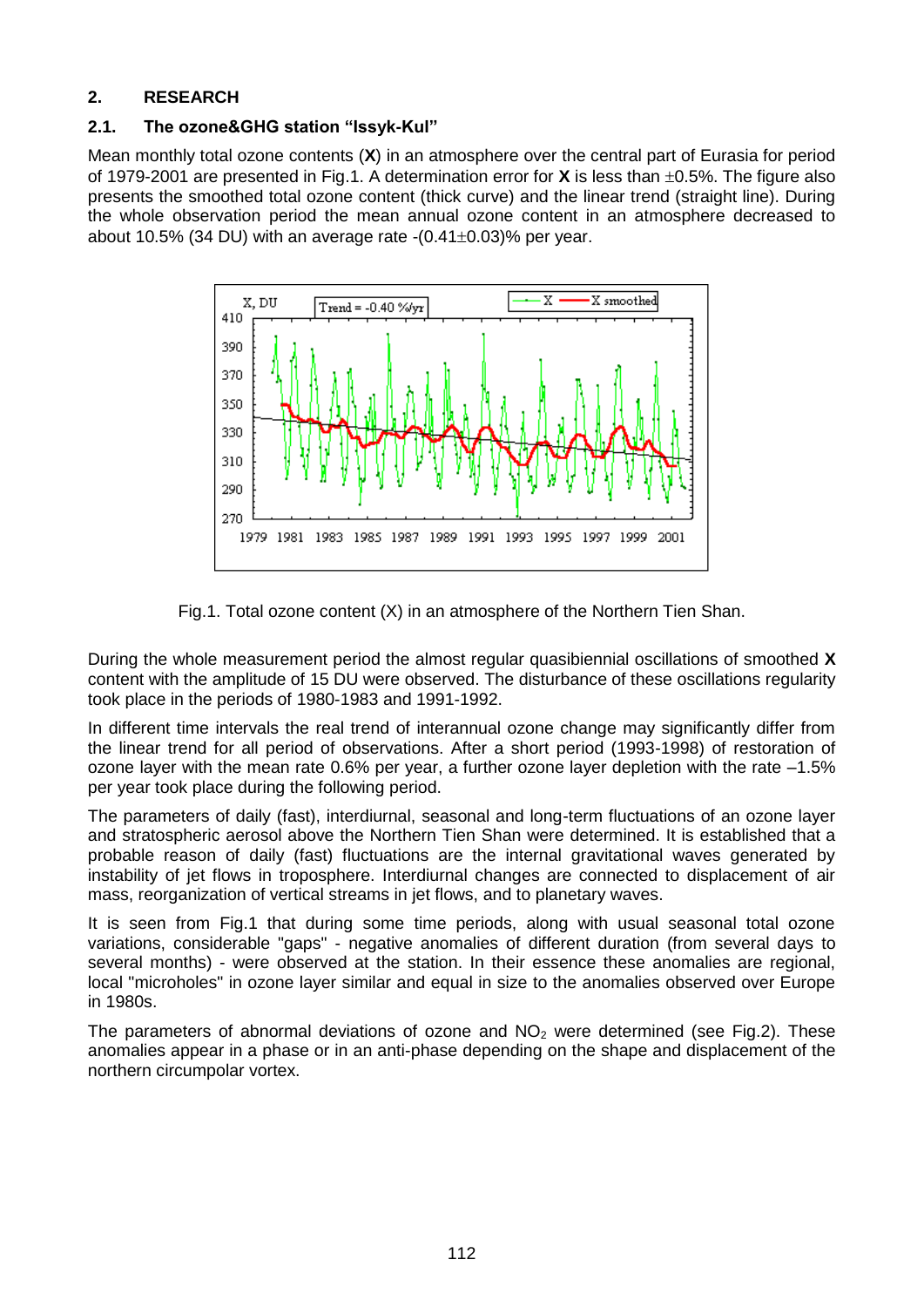

Fig.2. Deviations of total ozone (upper panel) and nitrogen dioxide (lower panel) from a monthly mean at the Issyk-Kul station.

The investigation of influence of solar activity on an ozone layer above the mountain region of the Central Asia was carried out.

# **2.2 The Lidar station "Teplokljuchenka"**

The regularities of transformation of an aerosol layer in a stratosphere and its changes in a result of the natural and man-caused accidents, influence of stratospheric aerosol on a radiating and thermal regime of the region were investigated. The model estimations of climatic consequences of natural and anthropogenic changes of a stratospheric aerosol layer were carried out.

The investigations of influence of sulfuric acid stratospheric aerosol on the general content of ozone were carried out, and preliminary results were obtained.

A comparison of dynamics of the reverse aerosol dispersion coefficient  $F_{\pi\alpha}$  change in the layer 15-30 km with a change of total ozone content shows a presence of the relation between them (see Fig.3). In which connection, this relation is negative as a whole for the analysis period (1988-2000),



Fig.3. Variation of total ozone content (X) and reverse aerosol dispersion coefficient ( $F_{\pi\alpha}$ ) in the layer 15-30 km.

while it is positive, vice versa, during the periods of atmosphere distortion by natural disasters (convulsion of nature, oil fire, nuclear explosion and others). A presence of such relation cannot be explained by mechanisms of photochemical interaction of ozone with sulfuric acid stratospheric aerosol. Evidently, another physical-chemical mechanism of influence of stratospheric aerosol on ozone layer exists.